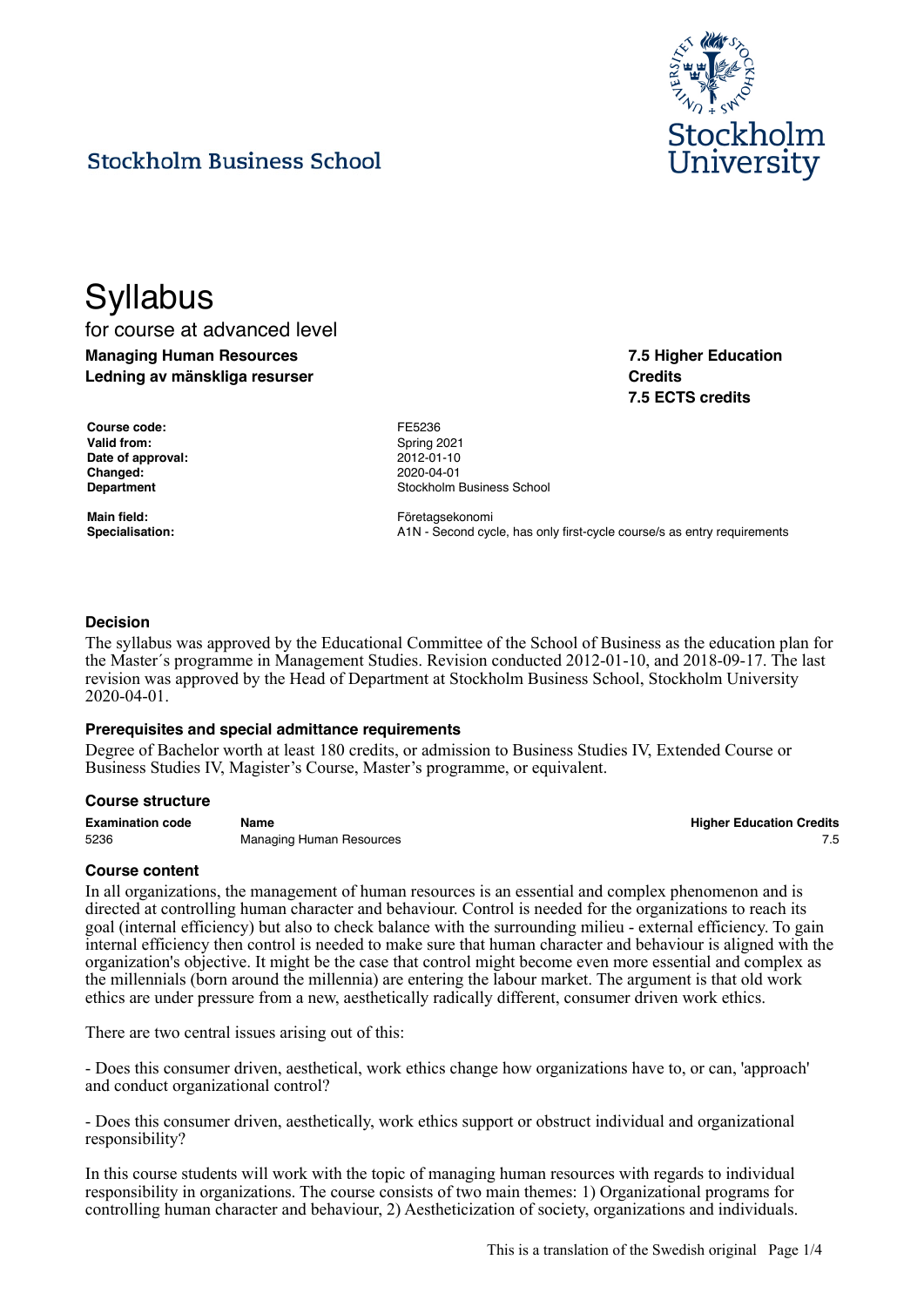At the start students will be familiarized with the thwo themes, not as simple toolboxes, but as contemporary phenomena that has widespread influence both within and outside workplaces. To develop and stimulate their ability to discuss and argue, students will work closely in groups to produce an academically informed but journalistically accessible text in the form of an opinion essay. This task forces students to think about writing in a different format: where words are used economically to inform and persuade a more general audience. Finally, the students will write an independent essay in which they develop their ability to critically evaluate and reflect upon the main themes of the course. This will take the form of a home exam.

### **Learning outcomes**

Intended Learning Outcomes

The overall aim of the course is to critically discuss and creatively illustrate the two themes respectively and its relation to individual organizational responsibility. Upon completion of the course, students should be able to:

Knowledge and understanding

1. Describe the emergence and basic traits of the two themes

2. Describe the contested relation between the two themes and individual organizational responsibility

#### Skills and abilities

3. Carry out creative and critical presentations in which the two themes in relation to individual responsibility is problematized

4. Investigate into contemporary examples involving the two themes and individual organizational responsibility

Judgement and approach

5. Reflect on the ethical context of individual organizational responsibility in relation to each of the two themes

6. Evaluate critical alternatives to support individual organizational responsibility

#### **Education**

The course consists of a combination of lectures, seminars and group work and requires a significant portion of self-study on the part of students. Assessment for the course will be continuous and is carried throughout the different activities of the course.

The course workload is 200 hours equivalent to 7,5 ECTS.

The language of instruction is English.

Please note that all teaching and learning activities - such as lectures, seminars, assignments and assessment tasks – are carried out in English when the language of instruction is English.

#### **Forms of examination**

Assessment for the course will be continuous and is carried throughout the different course activities. Each assessment task is weighted in relation to its importance in the overall assessment of the course. The student's results from the different assessment tasks are added up to a total course score that will then translate into the final grade for the course.

Assessment tasks

The course contains the following weighted assessment tasks.

1. Individual course essay (home-exam): assesses intended learning outcomes 1-5; constitutes 70% of total course points.

2. Group op-ed essay: assesses intended learning outcomes 3-6; constitutes 30% of total course points.

Grading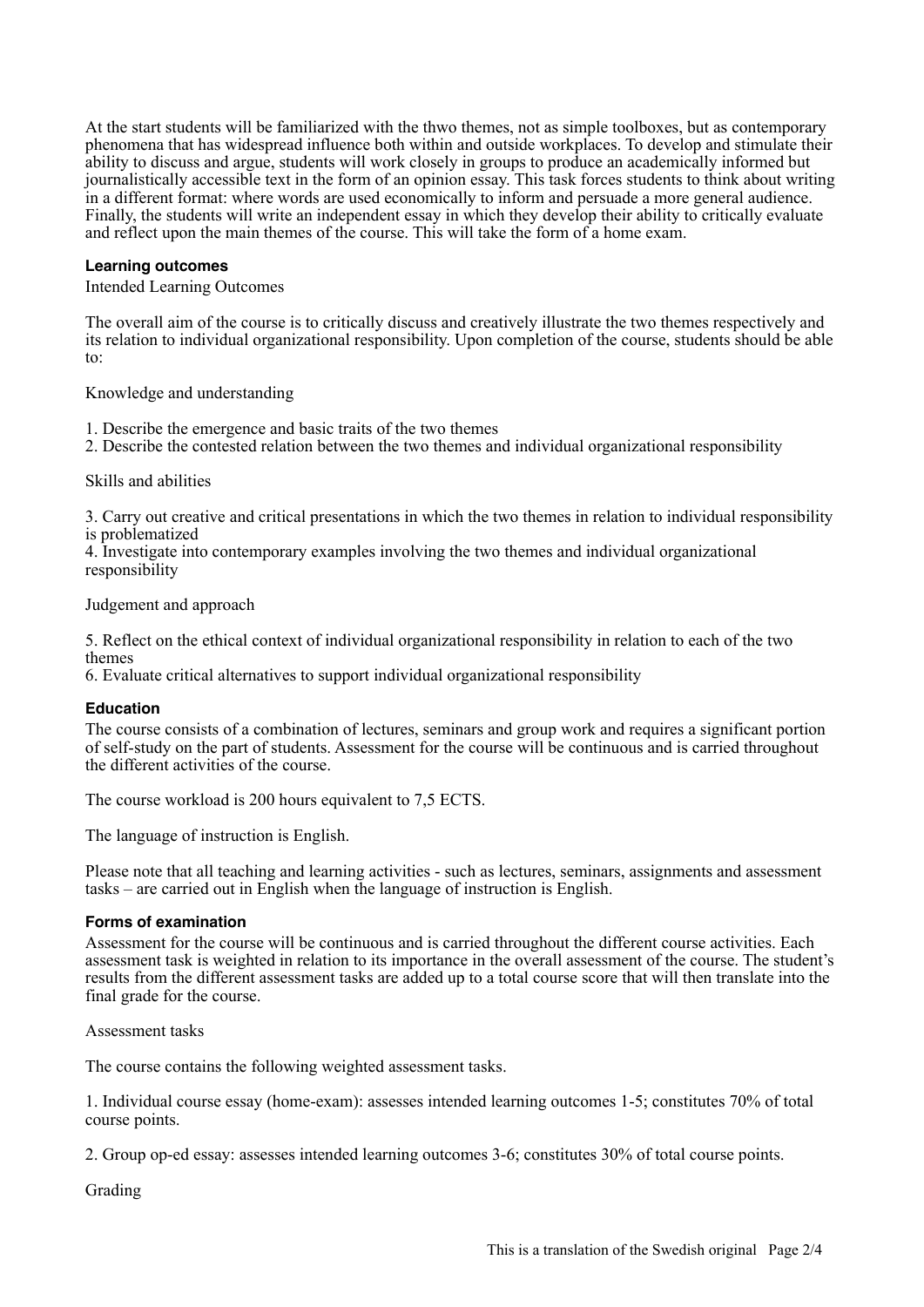After completion of the course, students will receive grades on a scale related to the intended learning outcomes of the course. Passing grades are A, B, C, D and E. Failing grades are Fx and F. A grade Fx can be completed for a grade E.

A course comprises 0–100 course points. Receiving a final passing grade requires  $\geq$  50 course points. The scale for the final grade is tied to fixed score intervals: A: 90-100; B: 80-89; C: 70-79; D: 60-69; E: 50-59; Fx: 45-49; F: 45. The grades correspond to the total score points a student obtains (over a total of 100) for all the weighted assessment tasks combined as part of the continuous assessment for the course.

All assessment tasks are assessed on a 100-point scale. Each assessment task is awarded 0–100 points. The score for a single assessment task is the number of points multiplied by its percentage weight, and the combined total of score points for all weighted assessment tasks for the course are added up to a final score between 0 and 100 which then translates into a corresponding final course grade between A and F. The student is responsible for completing the course's assessment tasks: that a sufficient amount of course points is earned and a passing course grade is obtained. The course's final assessment task can be taken twice: 1) during the course's first scheduled occasion; and, if a passing result (≥ 50 course points) was not achieved at the first occasion, 2) at the course's second, scheduled occasion.

All other assessment tasks are offered once during the course.

A passing grade  $(A-E)$  in the course is obtained when a student has achieved  $\geq 50$  course points. A failing grade (Fx or F) in the course is obtained when a student has not achieved  $\geq 50$  course points:

• If 45–49 course points are achieved, a grade Fx is obtained, which can be completed for a grade E within 3 semester weeks after receiving instructions from the course director. If a complementary task is not completed within this time limit, and the course's two final assessment tasks have been accomplished, the course grade Fx is confirmed, implying that the student must re-register for the course and that previously acquired course points are forfeited. Note that first-time registered students have priority access to the seminar groups.

•If 45 course points are achieved, a grade F is obtained, implying that the entire course must be retaken and that previously acquired course points are forfeited.

Re-registration implies that:

• first-time registered students have priority access to the course's group registration;

• the final assessment task can be re-assessed without attendance at any of the course's other learning activities and without points from the course's other assessment tasks accredited.

Students receiving a passing grade may not retake the final examination or complete a previously not completed assessment task to attain a higher grade. A passing grade may not be turned into a failing grade upon the request of a student.

# Assessment criteria

Assessment criteria are designed as overall assessments, combined qualitative descriptions of what the student is expected to do in order to demonstrate how well the course's learning outcomes are achieved. The assessment criteria are based upon the general abilities as expressed in the degree objectives of the Higher Education Ordinance (appendix 2, System of Qualifications). The list of abilities below is a compilation of these degree objectives. To pass the course (grade E) students should demonstrate general ability to:

• recall, understand and explain course content, the course subject and its scientific basis and methodology;

- apply course content;
- critically analyse course content;
- problematise course content;
- orally and in writing, present and discuss course content;
- assess course content in terms of scientific, social, and ethical aspects;
- relate course content to current social issues;
- meet standards of written presentation and formal accuracy.

The following assessment criteria are used to decide to what extent students have demonstrated these abilities and hence fulfil the course's intended learning outcomes, whereby a grading decision can be made. A higher grade-level presupposes the abilities at lower levels.

# $A$  (Excellent) $\Box$

The student demonstrates ability to evaluate and relate to the content of the course from a comprehensive,